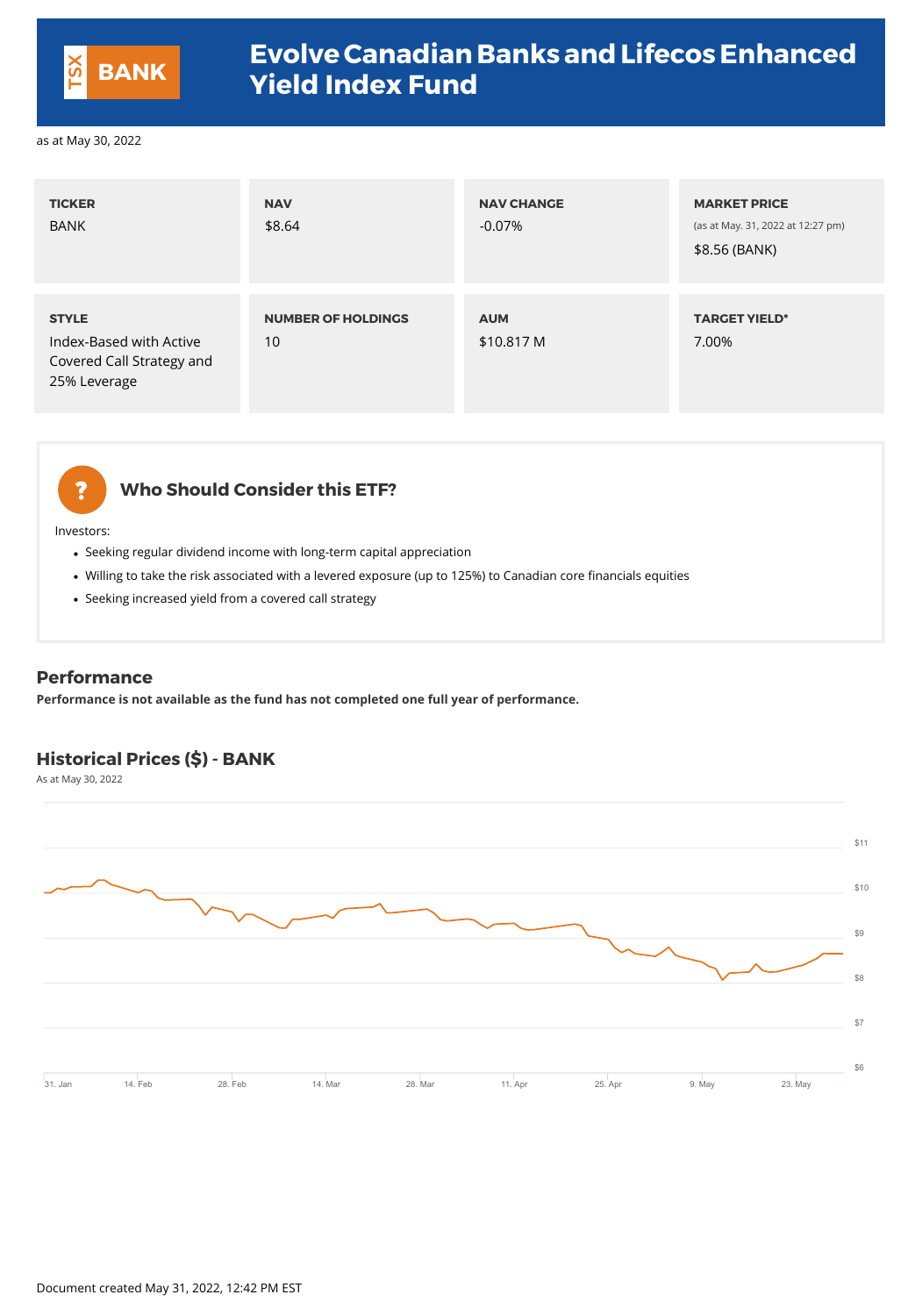#### **Fund Details**

| <b>CUSIP</b>                                                               | <b>TICKER</b>                                                            | <b>LISTING EXCHANGE</b>                  |
|----------------------------------------------------------------------------|--------------------------------------------------------------------------|------------------------------------------|
| 30053T109                                                                  | <b>BANK</b>                                                              | Toronto Stock Exchange (TSX)             |
| <b>INCEPTION DATE</b>                                                      | <b>CURRENCY</b>                                                          | <b>REGISTERED INVESTMENT ELIGIBILITY</b> |
| February 1, 2022                                                           | Unhedged to CAD                                                          | <b>Yes</b>                               |
| <b>STYLE</b><br>Index-Based with Covered Call Strategy<br>and 25% Leverage | <b>INDEX</b><br>Solactive Canadian Core Financials Equal<br>Weight Index | <b>INDEX PROVIDER</b><br>Solactive AG    |
| <b>INDEX RE-BALANCING FREQUENCY</b>                                        | <b>MANAGEMENT FEE</b>                                                    | <b>DISTRIBUTION FREQUENCY</b>            |
| Quarterly                                                                  | 0.60% (plus applicable sales taxes)                                      | Monthly                                  |

#### **Top 10 Holdings**

As at May 30, 2022

| <b>NAME</b>                           | <b>WEIGHT</b> | <b>TICKER</b>        | <b>SECTOR</b> | <b>COUNTRY</b> |
|---------------------------------------|---------------|----------------------|---------------|----------------|
| National Bank of Canada               | 10.50%        | <b>NA CN EQUITY</b>  | Financial     | <b>CANADA</b>  |
| Toronto-Dominion Bank/The             | 10.35%        | TD CN EQUITY         | Financial     | <b>CANADA</b>  |
| Bank of Nova Scotia/The               | 10.32%        | <b>BNS CN EQUITY</b> | Financial     | <b>CANADA</b>  |
| Royal Bank of Canada                  | 10.03%        | <b>RY CN EQUITY</b>  | Financial     | <b>CANADA</b>  |
| <b>Bank of Montreal</b>               | 10.02%        | <b>BMO CN EQUITY</b> | Financial     | <b>CANADA</b>  |
| Great-West Lifeco Inc                 | 9.90%         | <b>GWO CN EQUITY</b> | Financial     | <b>CANADA</b>  |
| Power Corp of Canada                  | 9.90%         | POW CN EQUITY        | Financial     | <b>CANADA</b>  |
| Sun Life Financial Inc                | 9.87%         | <b>SLF CN EQUITY</b> | Financial     | <b>CANADA</b>  |
| Canadian Imperial Bank of<br>Commerce | 9.82%         | <b>CM CN EQUITY</b>  | Financial     | CANADA         |
| Manulife Financial Corp               | 9.28%         | MFC CN EQUITY        | Financial     | <b>CANADA</b>  |

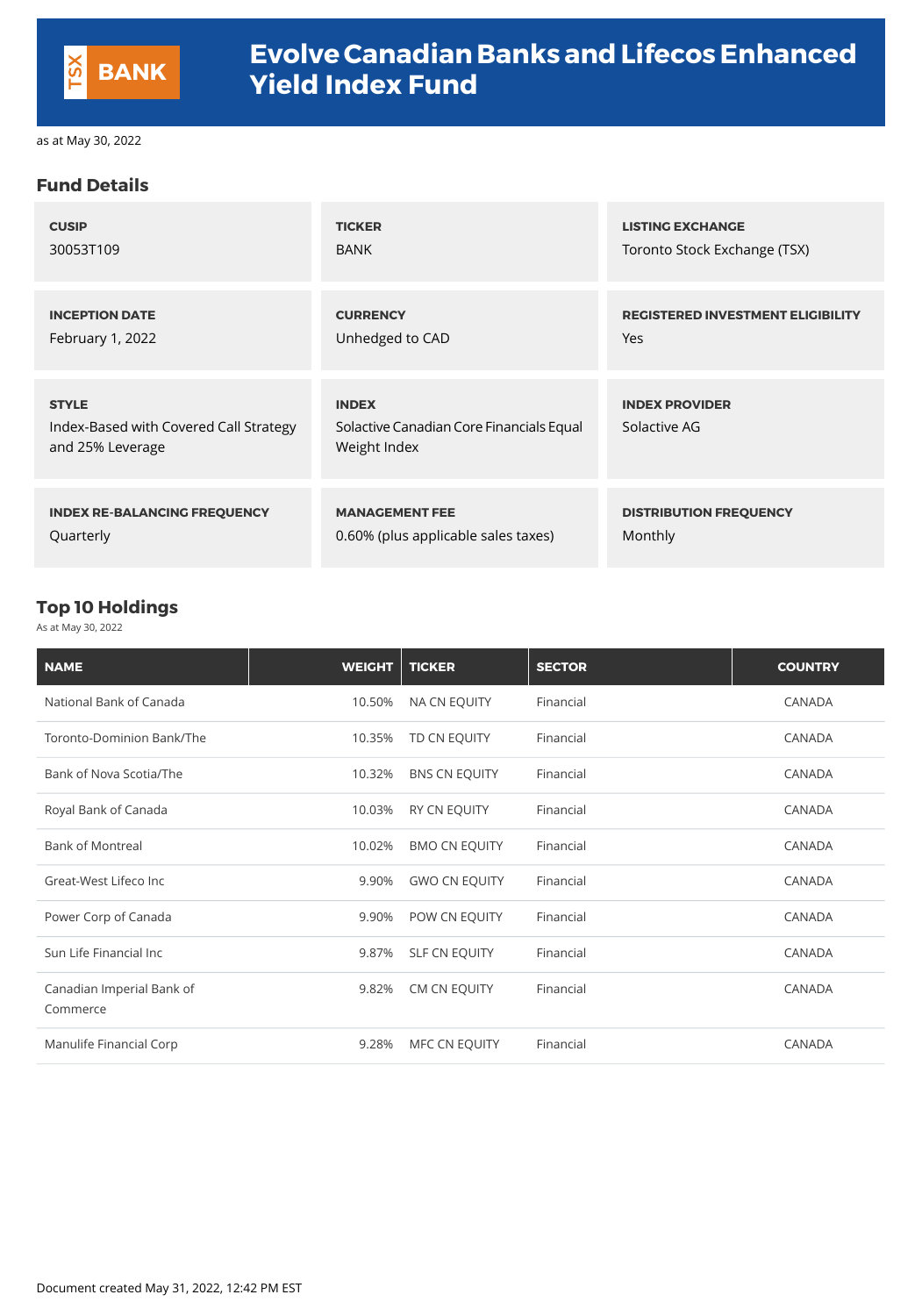| <b>Geographic Allocation</b> |               | <b>Sector Allocation</b> |               |
|------------------------------|---------------|--------------------------|---------------|
| As at May 30, 2022           |               | As at May 30, 2022       |               |
|                              |               |                          |               |
| <b>NAME</b>                  | <b>WEIGHT</b> | <b>NAME</b>              | <b>WEIGHT</b> |
| <b>CANADA</b>                | 100.00%       | Financial                | 100.00%       |

Document created May 31, 2022, 12:42 PM EST



# **EvolveCanadian Banks andLifecosEnhanced Yield Index Fund BANK**